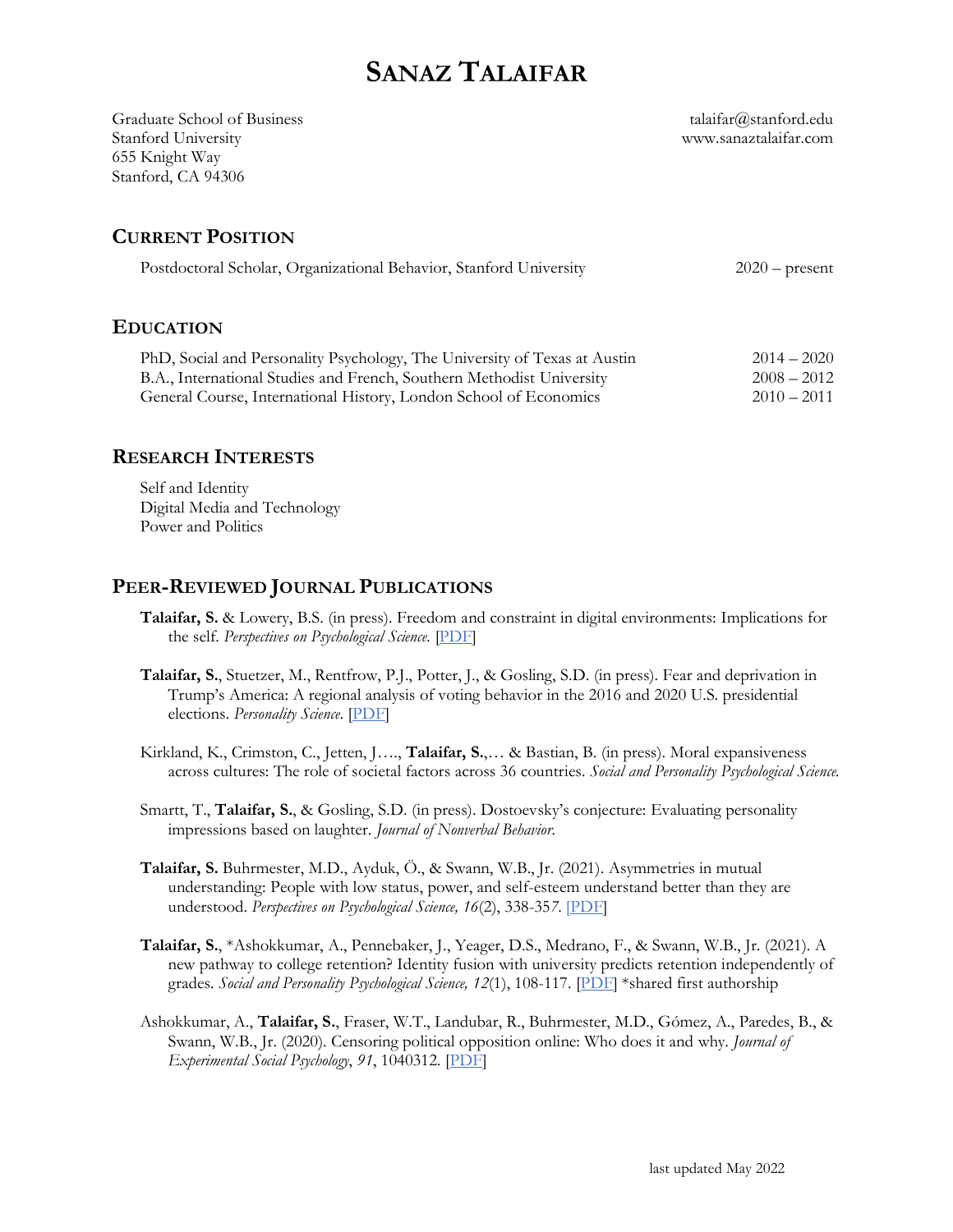- **Talaifar, S.** & Swann, W.B., Jr. (2019). Deep alignment with country shrinks the moral gap between conservatives and liberals. *Political Psychology, 40*(3), 657-675. [\[PDF\]](http://labs.la.utexas.edu/swann/files/2019/08/Talaifar-Swann-2019.pdf)
- Gómez, A., Vázquez, A., López-Rodríguez, L., **Talaifar, S.**, M., Martínez, M.D., Buhrmester, M.D., & Swann, W.B., Jr. (2019). Why people abandon groups: Degrading relational vs. collective ties uniquely impacts identity fusion and identification. *Journal of Experimental Social Psychology, 85,* 103853. [\[PDF\]](http://files.identityfusion-org5.webnode.es/200000209-d36a9d36ab/53_Gomez_etal_(2019)%20(1).pdf)
- Burhmester, M.D., **Talaifar, S.**, & Gosling, S.D. (2018). An evaluation of Amazon's Mechanical Turk, its rapid rise, and its effective use. *Perspectives on Psychological Science*, *13*(2), 149-154. [\[PDF\]](https://fb78ec85-c48c-4f57-a7ca-37aef4277cdf.filesusr.com/ugd/ce993c_9e98fad9d1d24679a4417eedd48dcc2d.pdf)
- Fredman, L., Buhrmester, M., Gómez, A, Fraser, W., **Talaifar, S.**, Brannon, S., and Swann, W.B., Jr. (2015). Identity fusion, extreme pro-group behavior, and the path to defusion. *Social and Personality Psychology Compass*, *9*(9), 468–480. [\[PDF\]](http://labs.la.utexas.edu/swann/files/2016/03/compass.pdf)

#### **MANUSCRIPTS UNDER REVISION**

- Hornsey, M.J., Pearson, S., Kang, J…., **Talaifar, S.,**…. & Bastian, B. (minor revision). Multinational data show that conspiracy beliefs are associated with the perception (and reality) of poor national economic performance. *European Journal of Social Psychology*.
- Kirkland, K., Jetten, J. … **Talaifar, S.**,… & Bastian, B. (under review). The middle-class squeeze: Exploring the psychological implications across two multinational studies. *Psychological Science.*

#### **CHAPTERS AND OTHER ARTICLES**

- Sust, L., **Talaifar, S**. & Stachl, C.., (in press). Mobile application usage in psychological research. In M. Mehl, M. Eid, C. Wrus, G.M. Harari, & U. Ebner-Priemer (Eds.), *Mobile Sensing in Psychology: Methods and Applications.* Guilford Publications.
- **Talaifar, S.** & Swann, W.B., Jr. (2020). Self-verification theory. In V. Zeigler-Hill & T.K. Shackelford, (Eds.), *Encyclopedia of Personality and Individual Differences*. Springer International Publishing.
- Swann Jr, W. B., & **Talaifar, S.** (2018). Introduction to special issue of Self and Identity on identity fusion. *Self and Identity*, *17*(5), 483-486.
- **Talaifar, S.** & Swann, W.B., Jr. (2018). Identity fusion: The union of the personal and social selves. In P.J. Ivanhoe, O.J. Flanagan, V.S. Harrison, H. Sarkissian, & E. Schwitzgebel (Eds.), *The Oneness Hypothesis: Beyond the Boundary of the Self* (pp. 340-47). Columbia University Press.
- **Talaifar, S.** & Swann, W.B., Jr. (2018). Self and identity. In *Oxford Research Encyclopedia of Psychology*. Oxford University Press.
- **Talaifar, S.** & Swann, W.B., Jr. (2016). Differentiated selves can surely be good for the group, but let's get clear about why. *Behavioral and Brain Sciences*, *39*, 39-40. [comment]

### **SELECTED WORK IN PROGRESS**

\*Koch, T., \*Hermida Carrillo, A., \***Talaifar, S.**, Bühner, M., & Stachl, C. The digital authoritarian: Theory-informed predictions of authoritarianism from everyday behaviors collected with smartphones. [\[pre-registration\]](https://pada.psycharchives.org/bitstream/f3b7f9a5-eadf-4a4f-8fc6-3cd9b2b9afe6) [\[theory-informed](https://pada.psycharchives.org/bitstream/c72c45d6-eee8-4265-a7aa-e1313ccee671) features] \*shared first authorship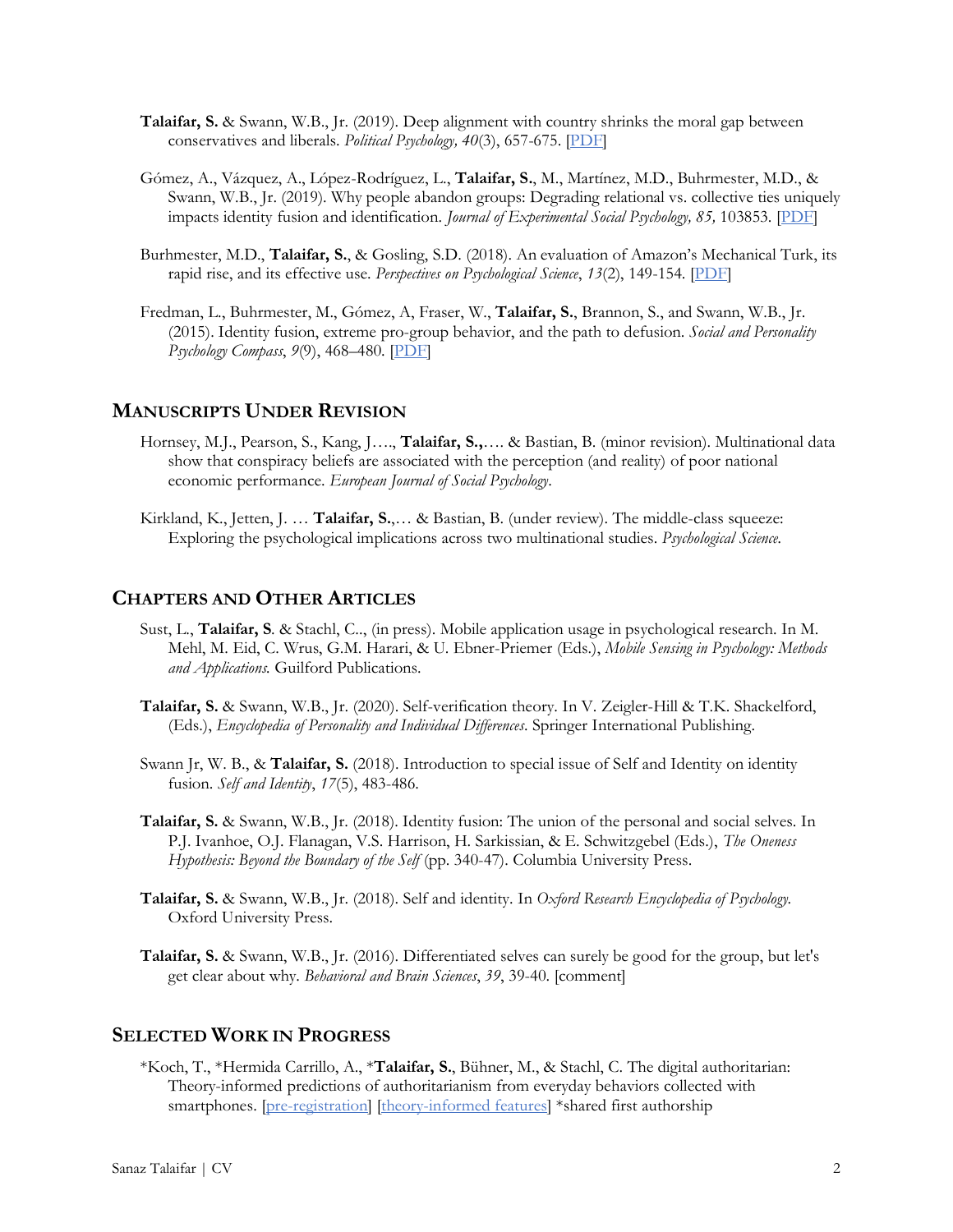- **Talaifar. S.**, Jordan, D.M.E., Gosling, S.D., & Harari. The daily lives of liberals and conservatives: An experience sampling and mobile sensing approach.
- Vaid, S.S., Kroencke, L., **Talaifar, S.**, Back M.D., Ram, N., Hancock, J., Gosling, S.D., & Harari, G.M. Person-specific effects of social media use on psychological wellbeing.

#### **AWARDS, GRANTS, AND FELLOWSHIPS**

| SPSP Student Publication Award                                                        | 2021          |
|---------------------------------------------------------------------------------------|---------------|
| Janet T. Spence Outstanding Assistant Instructor Award, University of Texas at Austin | 2020          |
| SPSP Heritage Dissertation Research Award                                             | 2019          |
| SPSP Summer Psychology Forum Travel Award                                             | 2019          |
| Graduate Professional Development Award, University of Texas at Austin                | $2017 - 2019$ |
| James Pennebaker Summer Research Fellowship, University of Texas at Austin            | $2016 - 2018$ |
| Janet T. Spence Travel Fellowship, University of Texas at Austin                      | 2018          |
| SPSP Diversity Travel Award                                                           | 2018          |
| John G. Templeton Foundation Summer Seminar Travel Award                              | 2017          |
| SPSP Small Conference Grant, with Samuel Gosling                                      | 2016          |
| Austin Foundation for Architecture Conference Grant, with Samuel Gosling              | 2016          |
| Recruitment Graduate Research Fellowship, University of Texas at Austin               | $2014 - 2015$ |
| Honorable Mention, National Science Foundation Graduate Research Fellowship           | 2014          |
| Richter Research Fellowship, Southern Methodist University                            | $2011 - 2012$ |
| President's Scholar, Southern Methodist University                                    | $2008 - 2012$ |
| Phi Beta Kappa, magna cum laude, University Honors, Southern Methodist University     | 2012          |
| Departmental Distinction in International Studies, Southern Methodist University      | 2012          |
| Jack C. and Annette K. Vaughn International Affairs Fellowship                        | 2010          |

# **ORGANIZED CONFERENCES**

- **Talaifar, S.**, & Müller, S.R. (2022). *Psychology of Media and Technology*. Preconference at the annual meeting of the Society for Personality and Social Psychology, San Francisco. [\[link\]](https://meeting.spsp.org/preconferences/psychology-of-media-and-technology)
- Ewell, P., Müller, S.R., & **Talaifar, S.** (2021). *Psychology of Media and Technology*. Preconference at the annual meeting of the Society for Personality and Social Psychology, Virtual. [\[link\]](https://meeting.spsp.org/2021/preconferences/psychology-of-media-and-technology)
- **Talaifar, S.** & Gosling, S.D. (2016). *Psychology of Architecture*. Conference at the University of Texas, Austin. [\[link\]](https://www.psychologyofarchitecture.org/)

#### **ORGANIZED SYMPOSIA**

- **Talaifar, S.** (2022). *Understanding Authoritarian Support and Democratic Erosion in the 21st Century*. Symposium accepted at the annual meeting of the Society for Personality and Social Psychology, San Francisco.
- Ashokkumar, A. & **Talaifar, S**. (2021). *Crises Through New Lenses: Studying COVID with 21st Century Technology*. Symposium at the annual meeting of the Society for Personality and Social Psychology, Virtual.
- Zmigrod, L. & **Talaifar, S.** (2019). *Predicting Political Attitudes: When the Left-Right Distinction is Insufficient*. Symposium co-chaired at the biennial meeting of the International Convention of Psychological Science, Paris.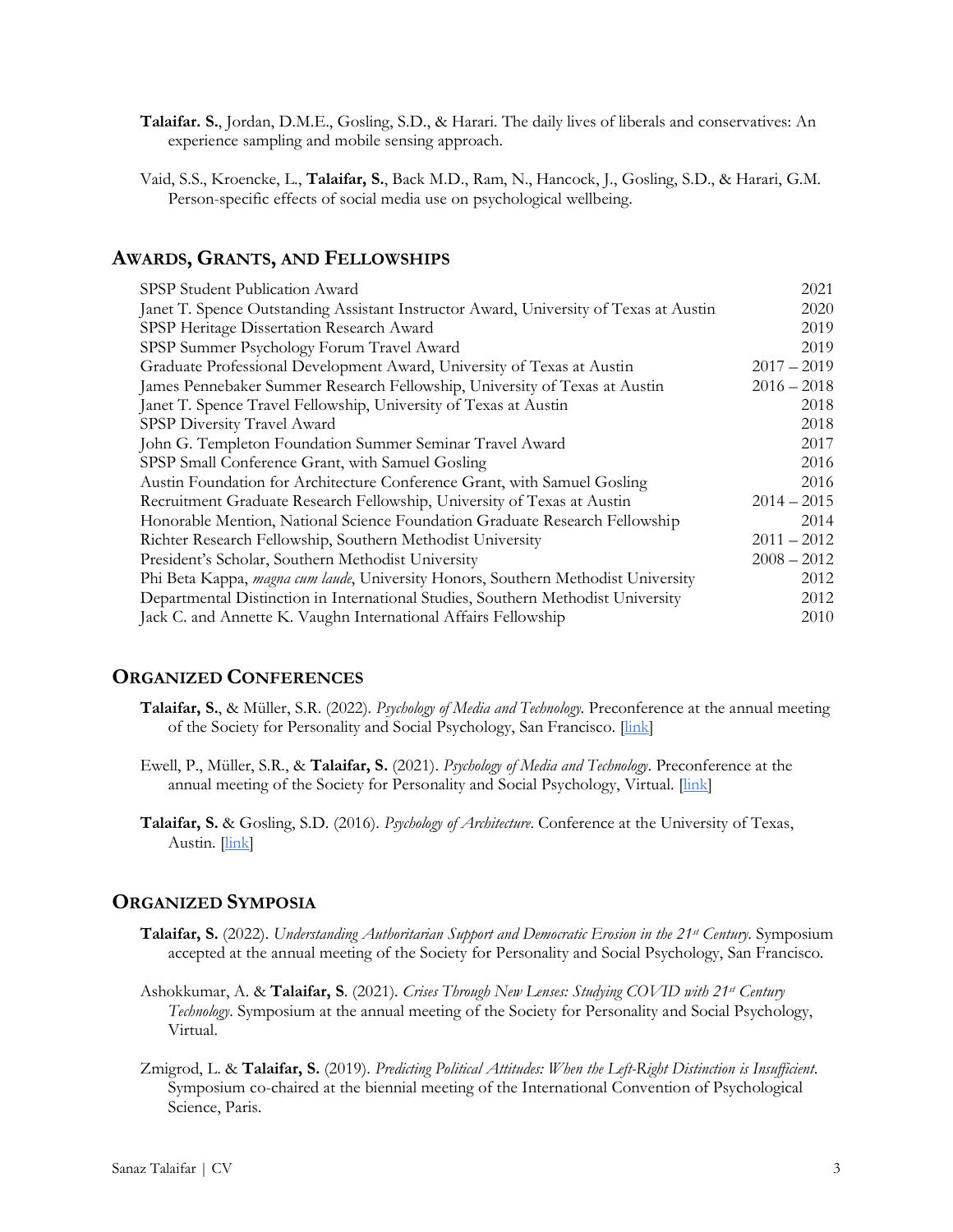#### **INVITED PRESENTATIONS**

- **Talaifar, S.** (2022). *Macro- and Micro-Level Roots of Authoritarianism in the 21st Century*. Polarization and Social Change Lab at Stanford University.
- **Talaifar, S.** (2022). *Macro- and Micro-Level Roots of Authoritarianism in the 21st Century*. Affective Seminar in the Department of Psychology at Stanford University.
- **Talaifar, S.** (2021). *Understanding Authoritarianism in the 21st Century: Macro- & Micro-Level Processes*. Management & Entrepreneurship Department at Imperial College Business School, London.
- Ashokkumar, A., & **Talaifar, S.** (2020). *Political Censorship in the Digital Age*. Computational Social Science Laboratory at the University of Southern California, Virtual.
- Swann, W.B., Jr., **Talaifar, S.**, Buhrmester, M.D., & Ayduk, Ö. (2020). *Asymmetric Understanding in Social Relationships: Shared Reality and the Special Case of Low Self-Esteem*. Shared Reality and Authenticity Preconference at the annual meeting of the Society for Personality and Social Psychology, New Orleans.
- **Talaifar, S.** (2019). *Implications of Identity Fusion with an Organization for Google*. People Analytics Team at Google, San Francisco.
- **Talaifar., S.** (2019). *True Believers in Politics, Education, and the Future of Work*. Department of Business Administration at the University of Zürich.

#### **CONFERENCE AND OTHER PRESENTATIONS**

- **Talaifar, S.**, Jordan, D.M.E., Gosling, S.D., & Harari, G.M. (2022). *The Daily Lives of Liberals and Conservatives: A Smartphone Sensing and Experience Sampling Approach*. Presentation accepted at the European Conference on Personality, Madrid.
- **Talaifar, S.**, Stuetzer, M., Rentfrow, P.J., Potter, J., & Gosling, S.D. (2022). *Fear and Deprivation in Trump's America: A Regional Analysis of Voting Behavior in the 2016 and 2020 Elections*. Presentation accepted at the Regional Cultural Differences Conference, Barcelona.
- **Talaifar, S.**, Stuetzer, M., Rentfrow, P.J., Potter, J., & Gosling, S.D. (2022). *Voting for Trump in 2016 and 2020: The Role of Regional Neuroticism and Socioeconomic Factors*. Data blitz accepted at the International Society of Political Psychology, Virtual/Athens.
- Vaid, S., Kroencke, L., **Talaifar, S.**, Back, M.D., Gosling, S.D., & Harari, G.M. (2022). *Heterogenous Effects of Social Media Use on Momentary Affective Wellbeing in Young Adults' Daily Lives: A Within-Person Paradigm*. Presentation accepted at the annual meeting of the International Communication Association, Virtual/Paris.
- **Talaifar, S.**, Stuetzer, M., Rentfrow, P.J., Potter, J., & Gosling, S.D. (2022). *Regional Differences in Neuroticism and Socioeconomic Threat Predict Trump Voting*. Presentation at the annual meeting of the Society for Personality and Social Psychology, Virtual/San Francisco.
- Koch, T., Hermida Carillo, A., **Talaifar, S.**, & Stachl, C. (2022). *The Digital Authoritarian: Theory-Driven Predictions from Behaviors Collected with Smartphones*. Presentation at the annual meeting of the Society for Personality and Social Psychology, Virtual/San Francisco.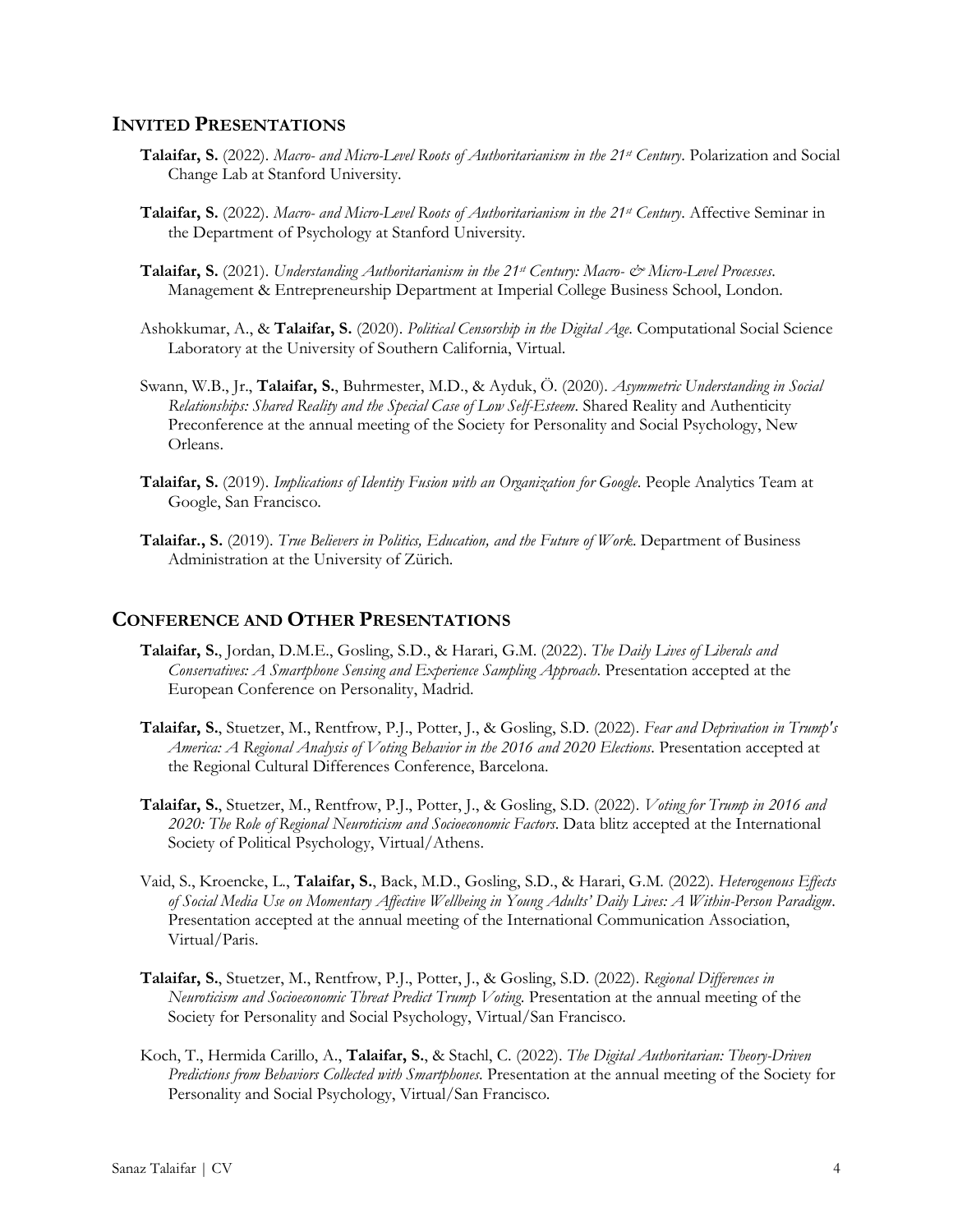- Vaid, S., Kroencke, L., **Talaifar, S.**, Back, M.D., Gosling, S.D., & Harari, G.M. (2022). *Heterogenous Effects of Social Media Use on Momentary Affective Wellbeing in Young Adults' Daily Lives: A Within-Person Paradigm*. Data blitz at the Psychology of Media & Technology Preconference at the annual meeting of the Society for Personality and Social Psychology, Virtual/San Francisco.
- **Talaifar, S.**, Harari, G.M., Marrero, Z., Stachl, C., Vaid, S.S., & Gosling, S.D. (2021). *Using Smartphone Sensing to Describe Behavior During the COVID-19 Pandemic*. Presentation at the annual meeting of the Society for Personality and Social Psychology, Virtual.
- Ashokkumar, A., **Talaifar, S.**, & Swann, W.B., Jr. (2021). *Political Censorship in the Digital Age.* Data blitz at the Psychology of Media and Technology Preconference at the annual meeting of Society for Personality and Social Psychology, Virtual.
- Swann, W.B., Jr. & **Talaifar., S.** (2019). *Asymmetric insight in social relationships: Why some realities must be lived to be understood.* Presentation at the Social-Personality Psychology Area Meeting, University of Texas, Austin.
- **Talaifar., S.** (2019). *True Believers in Politics, Education, and the Future of Work*. Presentation at the Social-Personality Psychology Area Meeting, University of Texas, Austin.
- **Talaifar. S.** & Swann, W.B., Jr. (2019). *Deep Alignment with Country Shrinks the Moral Gap Between Conservatives and Liberals*. Presentation at the biennial meeting of the International Convention of Psychological Science, Paris.
- Swann, W.B., Jr. Gómez, A., **Talaifar, S.** & Buhrmester, M.D. (2019). *De-Radicalization: Unique Pathways to Lowering Fusion, Identification, and Willingness to Sacrifice for the Group*. Presentation at the annual meeting of the Society for Personality and Social Psychology, Portland.
- **Talaifar, S.**, Ashokkumar, A., \*Sarma, S., & Swann, W.B., Jr. (2018). *Identity Fusion, Wellbeing, and Academic Performance Among International and Domestic Students*. Data blitz at the Happiness & Wellbeing Preconference at the annual meeting of the Society for Personality and Social Psychology, Atlanta.
- **Talaifar, S.** & Ashokkumar, A. (2018). *Identity Fusion with University: Predicting Student Wellbeing & Retention*. Presentation at the Social-Personality Psychology Area Meeting, University of Texas, Austin.
- Ferres, M.A., Pauw, L., Rathbone, J., & **Talaifar, S.** (2018). *The Role of Similarity in Facilitating Beneficial Social Support*. Presentation at the European Association of Social Psychology Summer School, University of Zürich.
- **Talaifar, S.** (2017). *Group Membership and Our Moral Values: Beyond Political Orientation*. Presentation at the Social-Personality Psychology Area Meeting, University of Texas, Austin.
- **Talaifar, S.** (2016). *Illness and Identity: Comparing Fusion with Disease & Fusion with a Disease Community*. Presentation at the Social-Personality Psychology Area Meeting, University of Texas, Austin.
- **Talaifar, S.** (2015). *Many Faces of Morality: What Can Fusion Tell You That Political Party Can't?* Presentation at the Social-Personality Psychology Area Meeting, University of Texas, Austin.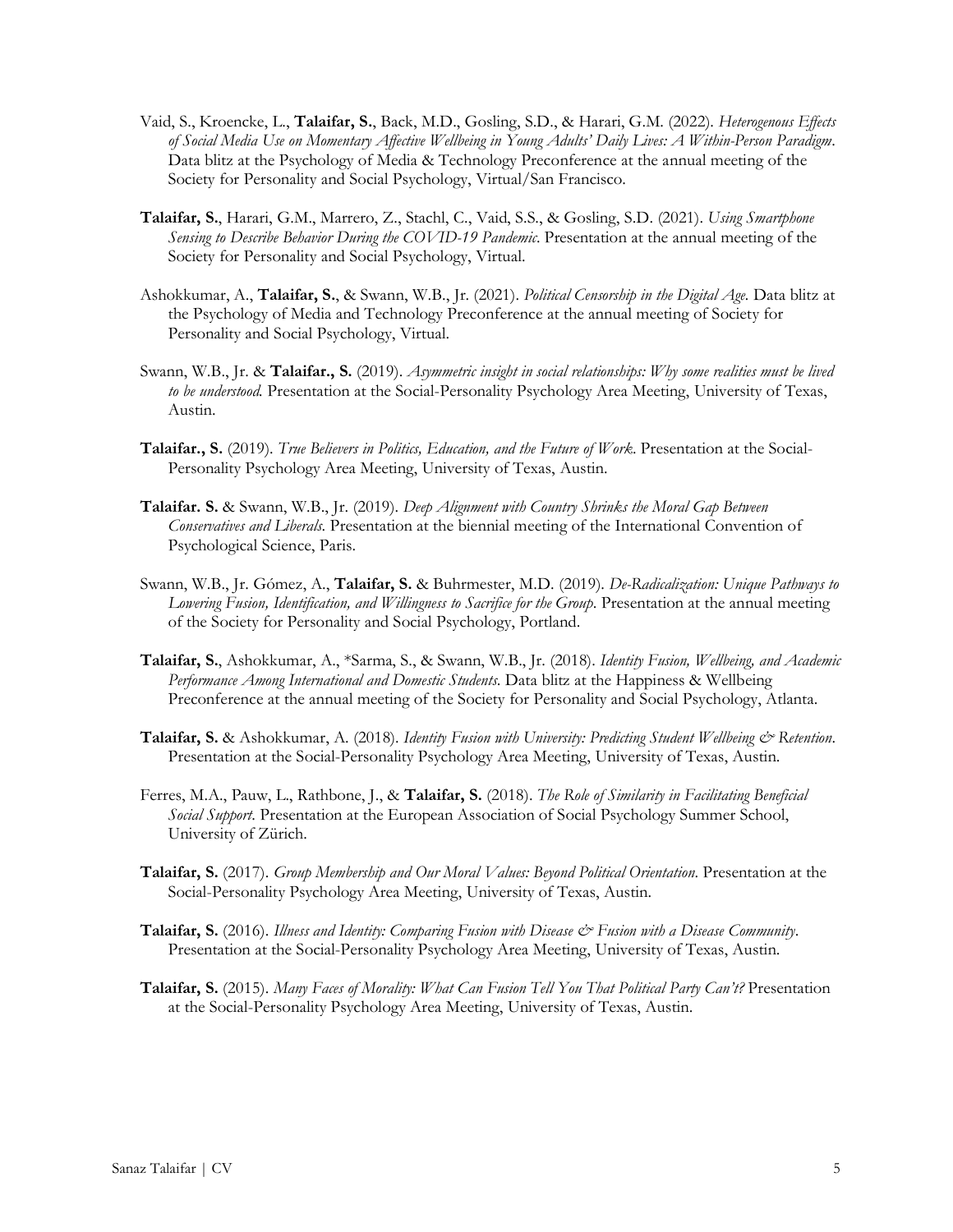#### **POSTERS** \*undergraduate mentee. †first prize winner

- Soh, S.J., Vaid, S.S., **Talaifar, S.**, & Harari, G.M.(2022). *Daily Smartphone Use and Well-being During COVID-19: The Mediating Role of Self-Perceived Compulsive Use.* Poster accepted at the annual meeting of the International Communication Association, Paris.
- Soh, S., Vaid, S.S., **Talaifar, S.**, & Harari, G.M. *Daily Smartphone Use and Well-being During COVID-19.* Poster at the Psychology of Media & Technology Preconference at the annual meeting of the Society for Personality and Social Psychology, San Francisco.
- \* †Quadri, F., **Talaifar, S.**, & Gosling, S.D. (2021). *The Relationship Between Neuroticism, News Consumption, and Mood*. Poster at the Capital of Texas Undergraduate Research Conference, Virtual.
- \*Quadri, F., **Talaifar, S.**, & Gosling, S.D. (2021). *The Relationship Between Neuroticism, News Consumption, and Mood*. Poster at the annual meeting of the Society for Social and Personality Psychology, Virtual.
- \*Soh, S.J., **Talaifar, S.**, & Harari, G.M. (2021). *Smartphone Use and Feelings of Contentment and Connectedness During the COVID-19 Pandemic*. Poster at the annual meeting of the Society for Social and Personality Psychology, Virtual.
- **Talaifar, S.**, Ashokkumar, A., Pennebaker, J., Yeager, D.S., Medrano, F., & Swann, W.B., Jr. (2020). *A New Pathway to College Retention? Identity Fusion with University Predicts Retention Independently of Grades.* Poster at the annual meeting of the Society for Personality and Social Psychology, New Orleans.
- **Talaifar, S.** & Swann, W.B., Jr. (2019). *Deep Alignment with Country Shrinks the Moral Gap between Conservatives and Liberals*. Poster at the annual meeting of the Society for Personality and Social Psychology, Portland.
- **Talaifar, S.** (2018). *Identity Fusion, Morality, & Wellbeing*. Poster at the European Association of Social Psychology Summer School, University of Zürich, Switzerland.
- **Talaifar, S.** & Swann, W.B. (2017). *Illness and Identity: Comparing the Outcomes of Fusion with an Illness and Fusion with an Illness Community*. Poster at the annual meeting of the Society for Personality and Social Psychology, San Antonio.
- \*Sarma, S., Swann, W.B., Jr., **Talaifar, S.**, & Ashokkumar, A. (2017)*. Effects of Fusion with UT and Fusion with Home Country Among International Students*. Poster at the Psychology Department Honors Poster Session, University of Texas, Austin.
- \*Dell, J.R., **Talaifar, S.**, Swann, W.B., Jr. (2015). *When Group Membership Becomes Irrelevant: Fused People's Assessment of Crimes Attacking Group Values.* Poster at the Psychology Department Honors Poster Session, University of Texas, Austin.

# **PROFESSIONAL EXPERIENCE**

| PhD People Analytics Intern, Research+, Google                               | Summer 2019   |
|------------------------------------------------------------------------------|---------------|
| Research Analyst, Technology Practice Group, Egon Zehnder                    | $2013 - 2014$ |
| English Instructor, Lycée Jean Macé, French Government Ministry of Education | $2012 - 2013$ |
| Research Intern, Technology Practice Group, Egon Zehnder                     | Summer 2012   |
| Community Relations Intern, Center for BrainHealth                           | Summer 2011   |
| Research Assistant, The Wilson Center                                        | Summer 2010   |